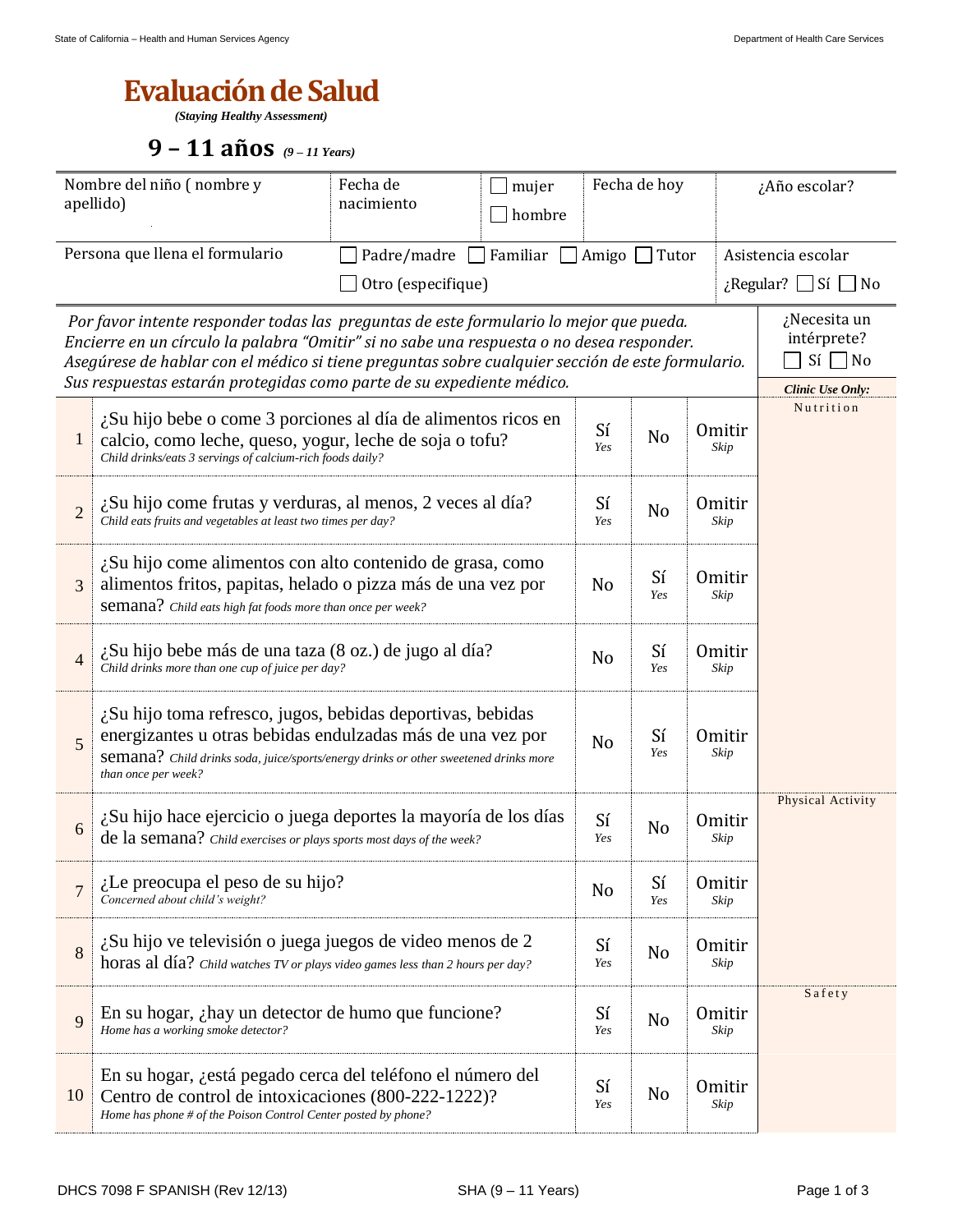1

| 11 | ¿Su hijo siempre usa cinturón de seguridad en el asiento<br>trasero (o usa un asiento para niños) si mide menos de 4'9"?<br>Child always uses a seat belt in the back seat (or booster seat) if under 4'9"?                   | Sí<br>Yes      | N <sub>o</sub> | <b>Omitir</b><br>Skip |                               |
|----|-------------------------------------------------------------------------------------------------------------------------------------------------------------------------------------------------------------------------------|----------------|----------------|-----------------------|-------------------------------|
| 12 | ¿Su hijo pasa tiempo cerca de una piscina, río o lago?<br>Child spends time near a swimming pool, river, or lake?                                                                                                             | N <sub>o</sub> | Sí<br>Yes      | <b>Omitir</b><br>Skip |                               |
| 13 | ¿Su hijo pasa tiempo en un hogar donde hay un arma de<br>fuego?<br>Child spends time in home where a gun is kept?                                                                                                             | No             | Sí<br>Yes      | <b>Omitir</b><br>Skip |                               |
| 14 | $\lambda$ Su hijo pasa tiempo con alguna persona que lleve un arma<br>de fuego, un cuchillo u otra arma?<br>Child spends time with anyone who carries a gun, knife, or other weapon?                                          | No             | Sí<br>Yes      | <b>Omitir</b><br>Skip |                               |
| 15 | ¿Su hijo siempre usa casco cuando monta en bicicleta,<br>patineta o <i>scooter</i> ?<br>Child always wears a helmet when riding a bike, skateboard, or scooter?                                                               | Sí<br>Yes      | No             | <b>Omitir</b><br>Skip |                               |
| 16 | ¿Su hijo ha presenciado o ha sido víctima de abuso o<br>violencia?<br>Has child ever witnessed or been a victim of abuse or violence?                                                                                         | N <sub>0</sub> | Sí<br>Yes      | <b>Omitir</b><br>Skip |                               |
| 17 | ¿Su hijo ha golpeado a alguien o alguien lo ha golpeado en el<br>último año?<br>Has child been hit or has he/she hit someone in the past year?                                                                                | No             | Sí<br>Yes      | <b>Omitir</b><br>Skip |                               |
| 18 | $\lambda$ A su hijo alguna vez lo han acosado o se sintió inseguro en<br>la escuela o su vecindario (o lo acosaron por Internet)?<br>Has child ever been bullied, felt unsafe at school/neighborhood (or been cyber-bullied)? | No             | Sí<br>Yes      | <b>Omitir</b><br>Skip |                               |
| 19 | $\lambda$ Su hijo se cepilla los dientes y los limpia con hilo dental<br>todos los días?<br>Child brushes and flosses teeth daily?                                                                                            | Sí<br>Yes      | N0             | Omitir<br>Skip        | Dental Health                 |
| 20 | $\lambda$ Su hijo con frecuencia parece triste o deprimido?<br>Child often seems sad or depressed?                                                                                                                            | No             | Sí<br>Yes      | <b>Omitir</b><br>Skip | Mental Health                 |
| 21 | ¿Su hijo pasa tiempo con alguna persona que fuma?<br>Child spends time with anyone who smokes?                                                                                                                                | No             | Sí<br>Yes      | Omitir<br>Skip        | Alcohol, Tobacco,<br>Drug Use |
| 22 | ¿Su hijo ha fumado alguna vez cigarrillos o mascado tabaco?<br>Has child ever smoked cigarettes or chewed tobacco?                                                                                                            | No             | Sí<br>Yes      | <b>Omitir</b><br>Skip |                               |
| 23 | ¿Le preocupa a usted que su hijo pueda estar usando drogas, u<br>oliendo sustancias tales como pegamento, para drogarse?<br>Concerned that child may be using drugs or sniffing substances to get high?                       | No             | Sí<br>Yes      | <b>Omitir</b><br>Skip |                               |